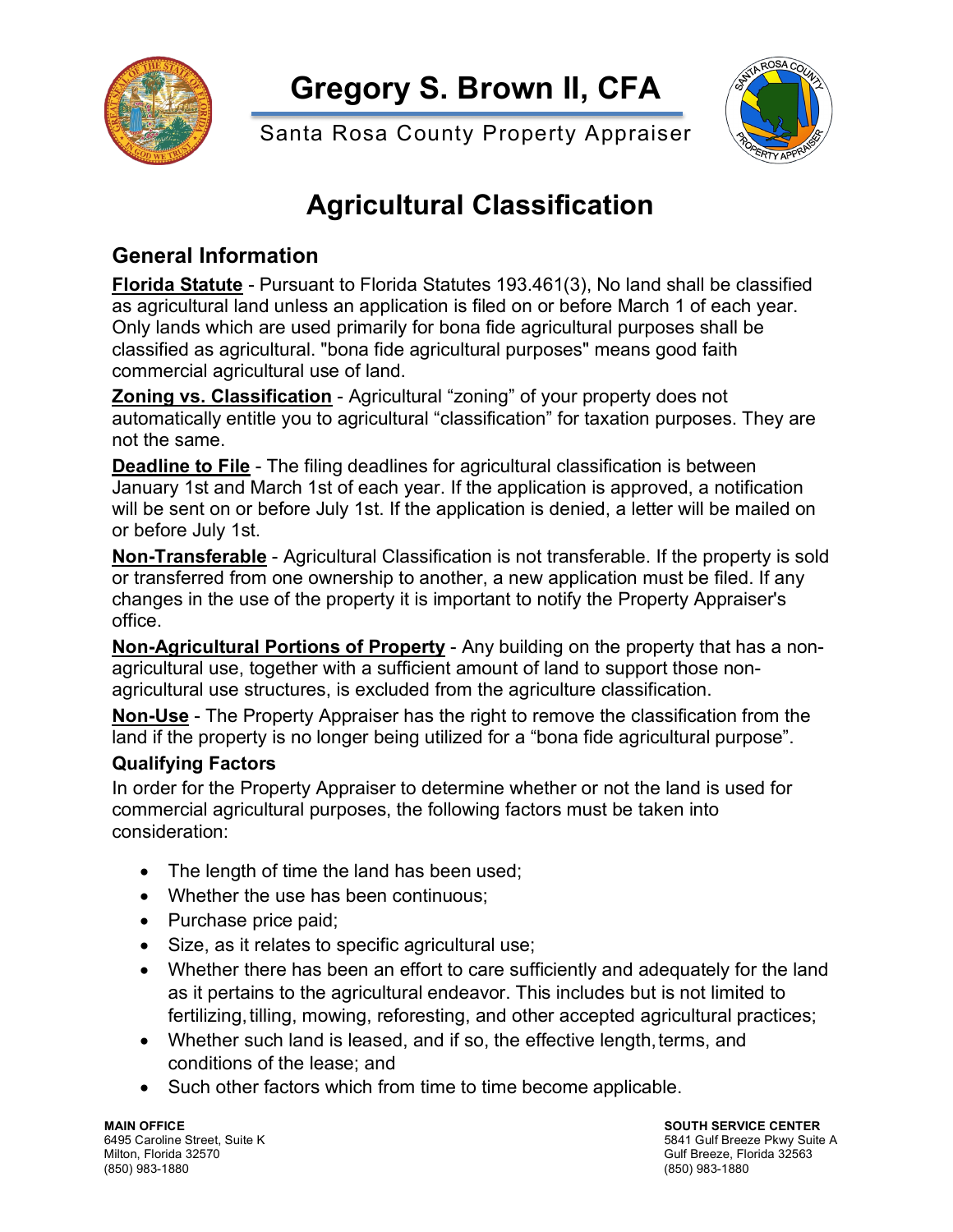# **Agricultural Use Guidelines**

These guidelines, while specific, are still 'guidelines'. The granting or denying of all or part of a particular application for agricultural classification is a decision made after analyzing all relevant facts and circumstances of the property in accordance with §193.461, Florida Statutes, Rule 12D-5 of the Florida Administrative Code, and applicable case law.

#### **The following applies to all commercial agricultural operations:**

- 1. Best Management Practices should be used.
- 2. An agricultural business plan (a formal statement of business goals, plans to reachthem, and information about the organization) should be furnished with the application.
- 3. Submission of IRS Schedule "F" will be requested from time to time as proof ofan ongoing commercial agricultural operation.
- 4. Production solely for your use does not qualify as a commercial operation.
- 5. Determination of a bona fide agricultural use will be considered on a case-bycase basis using submitted documents.

#### **Minimum Standards by Category**

- **1. Timber**
	- a. Timber operations are recommended to be at least 15 acres or part of larger timber operations with a minimum survival rate of 400 trees per acre.
	- b. A Forest Management Plan, prepared by a professional forester, must be submitted with the application and signed by the owner and forester.
	- c. Ongoing activities, such as cutting of fire lanes, thinning of trees, under brushing, reforesting, burning, cruising (inventorying), and any other activity recommended by the Management Plan should be readily apparent to the agricultural field appraiser.
	- d. Licenses, permits, or agricultural certifications that are required by federal, state, or local governments should be submitted.

#### **2. Pasture Land**

- a. Property must be fenced and it should be evident that the land is maintained and cared for sufficiently (e.g. fertilizing, liming, mowing, etc.)
- b. The ratio of livestock to acreage and the soil capability are factors that are considered in granting the classification. For example, one cow on one acre is typically not a bona fide commercial operation, while 50 cows on 100 acres could be.
- c. Property must be fenced if used for livestock. Hay or pasture sod (i.e. Bahia) operations need not be fenced to qualify.
- d. Must make a noticeable effort to maintain and care sufficiently and adequately for this type of land (i.e. fertilizing, liming, tilling, mowing, etc.).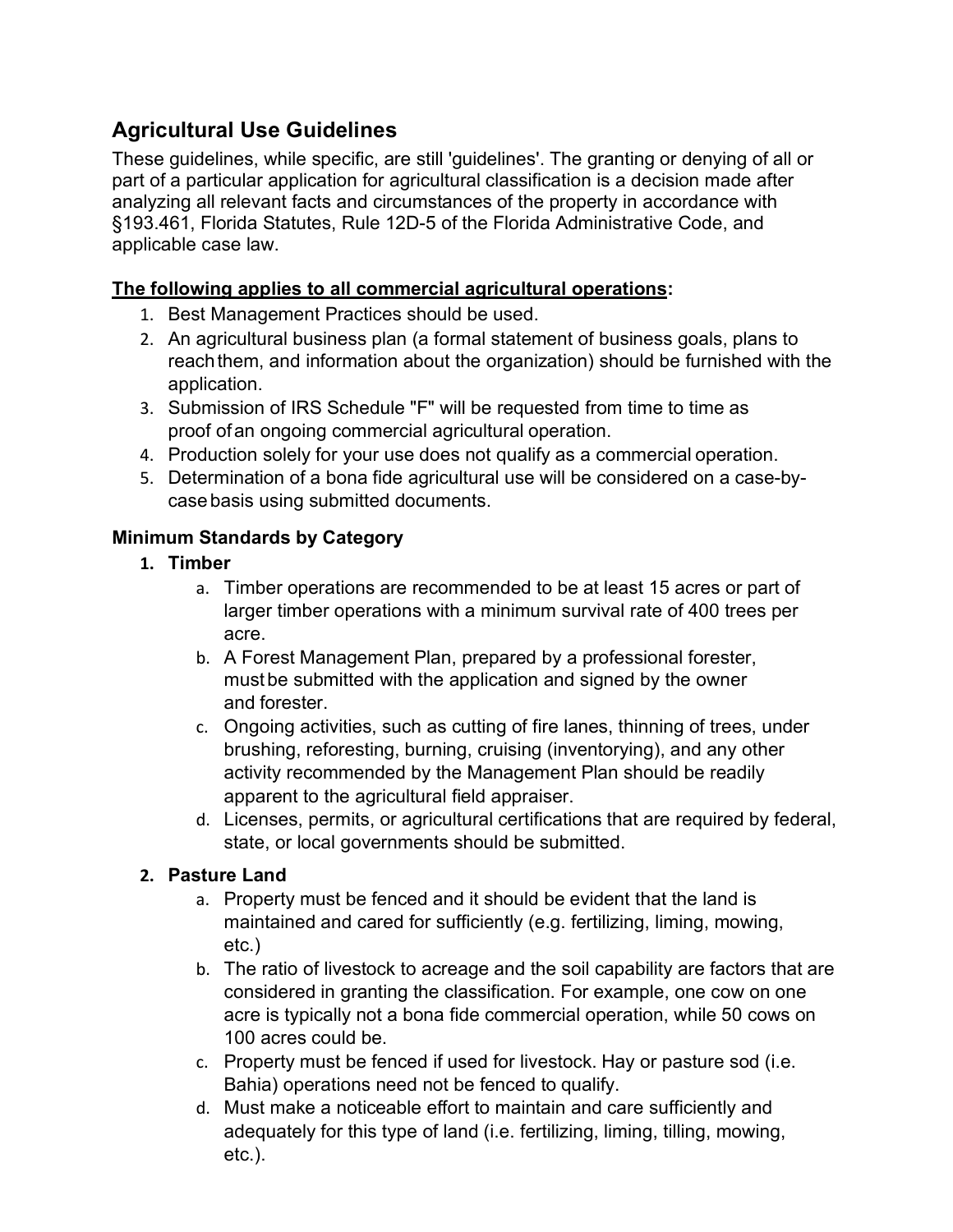- e. It is recommended that pasture be at least 5 acres or part of a larger operation.
- f. If the property is leased, it must first meet the size requirements on its own, and the lease and the agricultural use must be in place prior to January 1st. A copy of the lease should be on file with the Property Appraiser's Office.

#### **3. Livestock**

- a. Cattle: One cow on one acre cannot be construed as a commercial agricultural operation; while 70 cattle on 100 acres could be. Obviously, the smaller the tract of land, the more concentrated the use. On tracts of 10 acres or less, it would take at least 6 head of cattle to verify a commercial operation.
- b. Goats and Sheep: On tracts of 5 acres or less, it would take at least 15 goats or sheep to validate a commercial operation. Provide a copy of all goat/sheep identification numbers as required by USDA C.F.R. 79.2(2008). Provide a copy of all goat/sheep identification numbers as required by USDA C.F.R. 79.2(2008).
- c. Horses Breeding & Boarding: The rule of thumb, 1 horse to 1 acre, must be modified to fit the facts in each case. The minimum size for a horse farm should be at least 5 acres. If the property is used for horse breeding, there should be at least 1 registered stallion. A copy of the registration and State breeding licenses must be provided. If the property is used for horse boarding, there should be at least 5 written agreements between the parties involved included with the application. This agreement must include the terms for the lease of pasture land. Classification is not normally granted for horses in a stable only. An occupational license is required for horse boarding. The boarding of the owner's horses does not qualify.

## **4. Fruit/Nut Trees**

- a. Land must be planted according to generally accepted schedules.
- b. Proper care and management must be evident.
- c. The business plan for this commercial operation should also include a description of the variety, plantings, and trees per acre and be included with the application.

## **5. Crop Land**

- a. Crops such as hay, wheat, corn, peanuts, cotton, or other field crops which are typical for Santa Rosa County.
- b. If the property is leased, its use must be in effect prior to January 1st. Acopy should be on file with the Property Appraiser's Office.